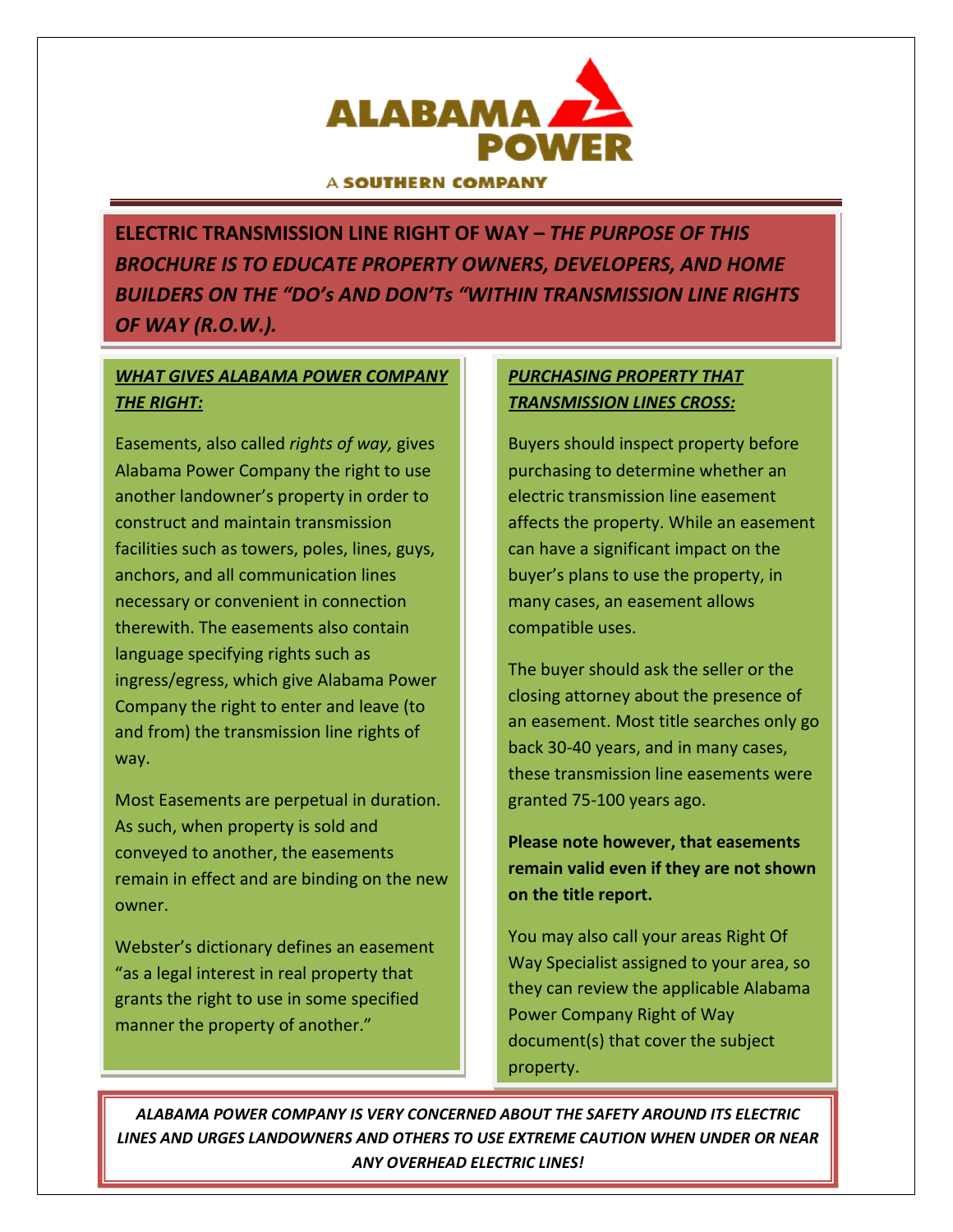

#### A SOUTHERN COMPAN

*ALABAMA POWER COMPANY CONSIDERS AN ENCROACHMENT AS ANYTHING ON THE RIGHTS OF WAY (R.O.W) THAT IS NOT SPECIFIED WITHIN THE R.O.W DOCUMENT. HOWEVER, SOME ENCROACHMENTS ARE ACCEPTABLE AND DO NOT IMPEDE THE R.O.W. USE, WHILE OTHERS ARE DISCOURAGED OR NOT ALLOWED AT ALL.*

# *ALLOWED ENCROACHMENTS:* • Agricultural grazing and farm • Residential lawns • Ornamental plants not to exceed 10' height, block or impede R.O.W. usage • Pasture Fencing that must have a minimum 16' access gate • Hunting Food Plots R.O.W. *UNALLOWED ENCROACHMENTS:* • Permanent Structures of any kind-has foundation or outbuildings of any kind. • House trailers • Swimming Pools • Satellite Antennas or Dishes

- **Manholes**
- Plants that exceed 10' height in maturity or impeded or obstruct R.O.W.

*IT IS ALWAYS BEST TO CONTACT ONE OF ALABAMA POWER COMPANY'S RIGHT OF WAY SPECIALIST TO DISCUSS ANY POTENTIAL PLANS TO ENCROACH ON ITS R.O.W. BY DOING SO, ANY POTENTIAL ISSUES CAN BE ADDRESSED BEFORE AN INVESTMENT IS MADE INTO THE ENCROACHMENT!*

#### *DISCOURAGED ENCROACHMENTS:*

- Field lines as they can be damaged while traversing
- Lighting Standards
- Parallel Roads and streets on the R.O.W. These private roads may become permanent public streets in the future that could place at high risk and undermine the integrity of applicable Alabama Power Company transmission facilities.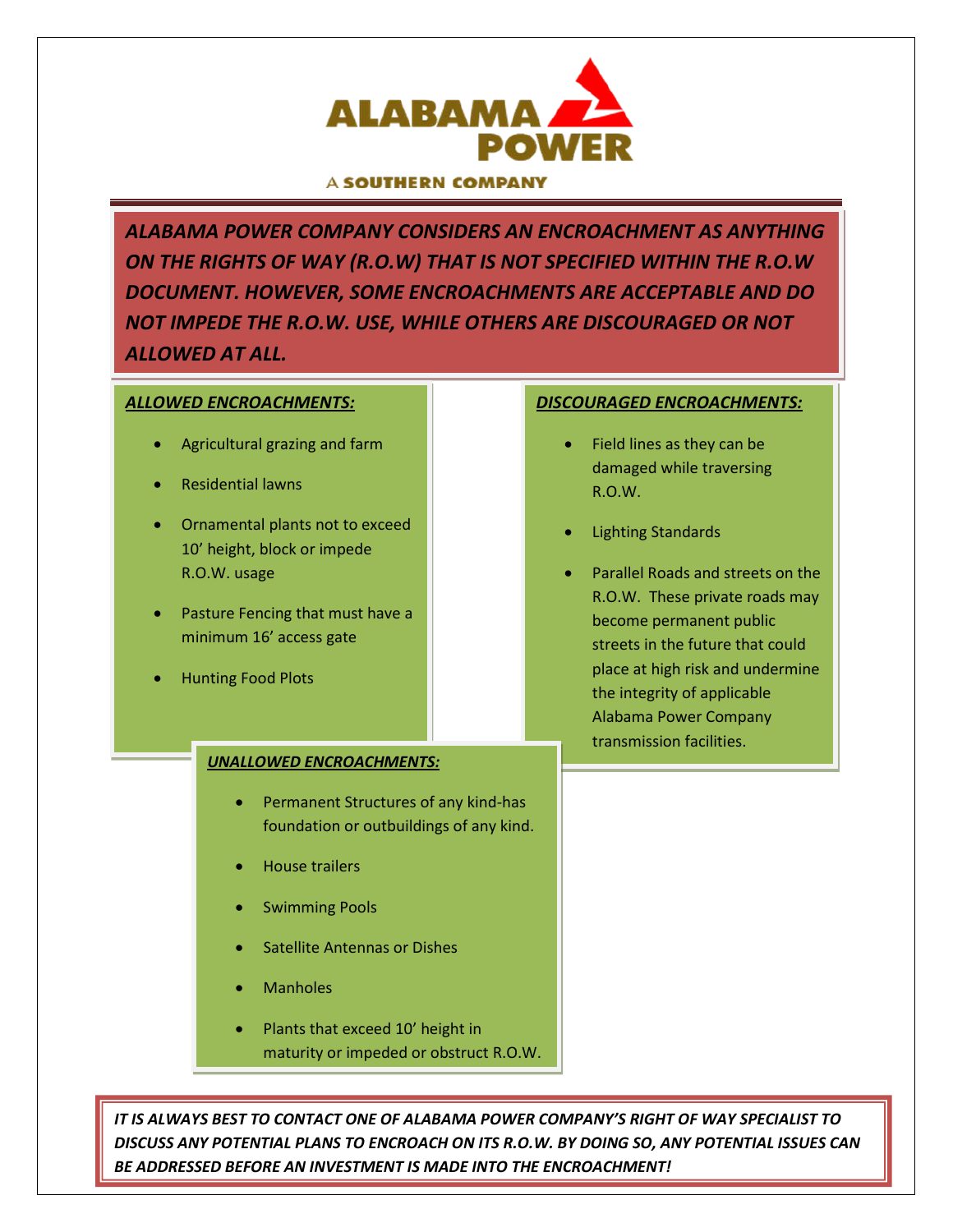

#### A SOUTHERN COMPANY

*BEFORE ANY ALLOWABLE ENCROACHMENT IS TO BE PLACED ON ALABAMA POWER COMPANY R.O.W., A TENANT-AT-WILL AGREEMENT (TAW) WILL NEED TO BE SUCCESSFULLY NEGOTIATED AND EXECUTED.*

#### *TENANT-AT-WILL AGREEMENT (TAW):*

Is a legal document that specifies conditions for allowable encroachments. They provide acknowledgment of R.O.W., and legal protection for both parties.

## *MY PROPERTY HAS A TRANSMISSION LINE EASEMENT "ATTACHED" TO IT, CAN I USE IT:*

Transmission line easements do give Alabama Power Company the right to limit, and at times, force the removal of an encroachment at the owner's expense from Transmission line rights of way. It is best to contact your local Right of Way Specialist with Alabama Power Company to discuss the compatible uses of the electric transmission line right of way.

# *I AM A HOME BUILDER/DEVELOPER AND I NOTICE ELECTRIC TRANSMISSION LINES ON A JOB I AM WORKING ON:*

Alabama Power Company considers safety a preeminent concern. Please notify your local Alabama Power Company Right of Way Specialist to review the proposed encroachment(s) and what type of documentation will be required.